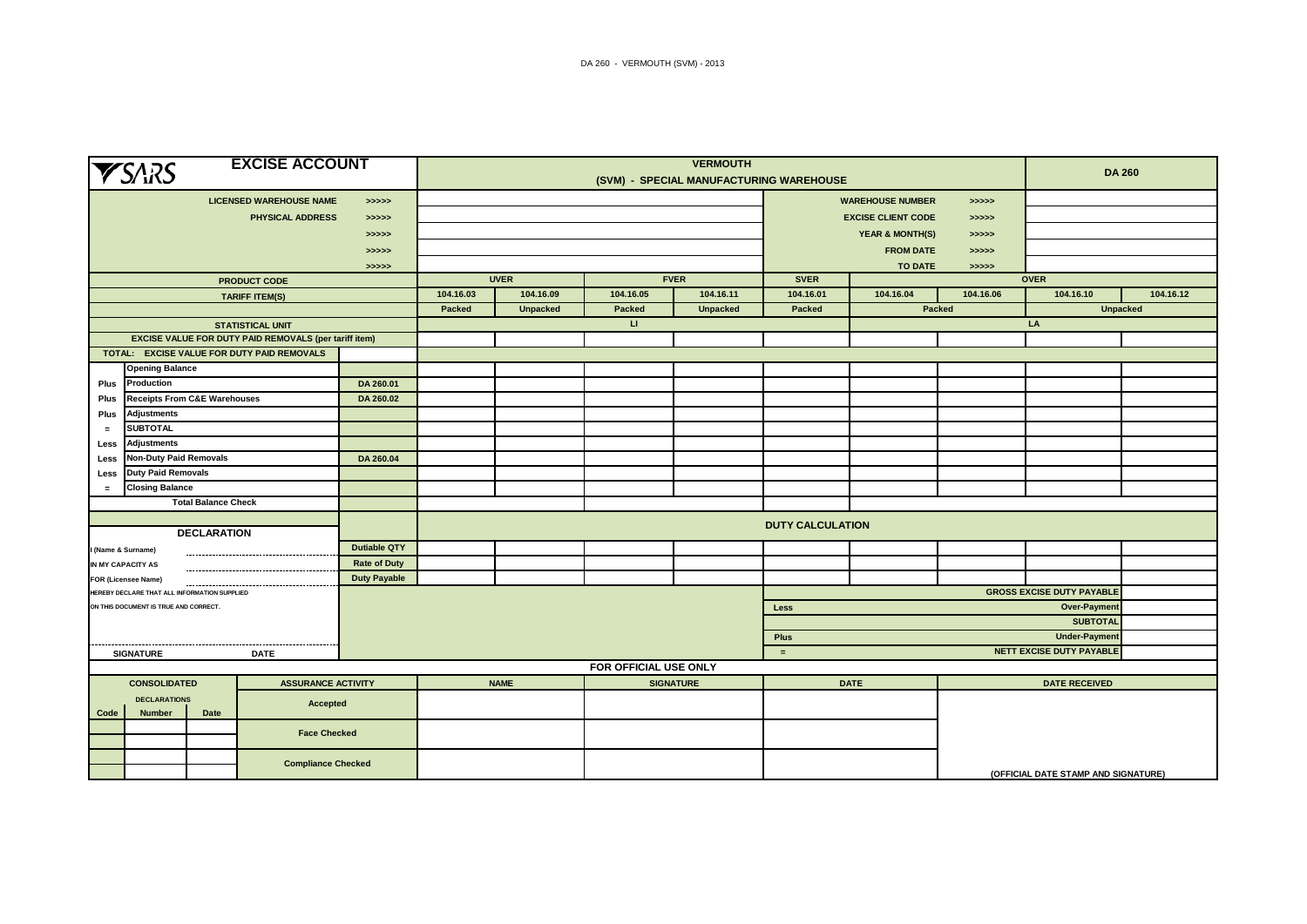|                               | <b>EXCISE ACCOUNT SCHEDULE</b><br><b>PRODUCTION</b> |                                               |           | DA 260.01       |                        |                 |                                             |                            |                      |             |                 |  |
|-------------------------------|-----------------------------------------------------|-----------------------------------------------|-----------|-----------------|------------------------|-----------------|---------------------------------------------|----------------------------|----------------------|-------------|-----------------|--|
| LICENSED WAREHOUSE NAME >>>>> |                                                     |                                               |           |                 | $\mathbf 0$            |                 | (SVM) - SPECIAL MANUFACTURING WAREHOUSE     | <b>WAREHOUSE NUMBER</b>    | $\pmb{0}$            |             |                 |  |
| PHYSICAL ADDRESS >>>>>        |                                                     |                                               |           |                 | $\mathbf 0$            |                 | >>>>><br><b>EXCISE CLIENT CODE</b><br>>>>>> |                            |                      | $\pmb{0}$   |                 |  |
| >>>>>                         |                                                     |                                               |           |                 | $\mathbf 0$            |                 |                                             | <b>YEAR &amp; MONTH(S)</b> | >>>>>                |             | $\pmb{0}$       |  |
|                               |                                                     | >>>>>                                         |           | $\mathbf 0$     |                        |                 | <b>FROM DATE</b>                            |                            |                      | $\mathbf 0$ |                 |  |
|                               |                                                     | >>>>>                                         |           | $\mathbf 0$     |                        |                 | >>>>><br><b>TO DATE</b>                     |                            |                      | $\mathbf 0$ |                 |  |
|                               | <b>PRODUCT CODE</b>                                 |                                               |           | <b>UVER</b>     |                        | <b>FVER</b>     | <b>SVER</b>                                 |                            | >>>>><br><b>OVER</b> |             |                 |  |
|                               | <b>TARIFF ITEM(S)</b>                               |                                               | 104.16.03 | 104.16.09       | 104.16.05              | 104.16.11       | 104.16.01                                   | 104.16.04                  | 104.16.06            | 104.16.10   | 104.16.12       |  |
|                               |                                                     |                                               | Packed    | <b>Unpacked</b> | Packed                 | <b>Unpacked</b> | <b>Packed</b>                               |                            | Packed               |             | <b>Unpacked</b> |  |
|                               | <b>STATISTICAL UNIT</b>                             |                                               |           |                 | $\mathbf{L}\mathbf{L}$ |                 |                                             |                            |                      | LA          |                 |  |
|                               | (Official Declarations / Commercial Documents)      |                                               |           |                 |                        |                 |                                             |                            |                      |             |                 |  |
| <b>TYPE</b>                   | <b>NUMBER</b>                                       | <b>DATE</b>                                   |           |                 |                        |                 |                                             |                            |                      |             |                 |  |
|                               | <b>BROUGHT FORWARD FROM PREVIOUS DA 260.01</b>      |                                               |           |                 |                        |                 |                                             |                            |                      |             |                 |  |
|                               |                                                     |                                               |           |                 |                        |                 |                                             |                            |                      |             |                 |  |
|                               |                                                     |                                               |           |                 |                        |                 |                                             |                            |                      |             |                 |  |
|                               |                                                     |                                               |           |                 |                        |                 |                                             |                            |                      |             |                 |  |
|                               |                                                     |                                               |           |                 |                        |                 |                                             |                            |                      |             |                 |  |
|                               |                                                     |                                               |           |                 |                        |                 |                                             |                            |                      |             |                 |  |
|                               |                                                     |                                               |           |                 |                        |                 |                                             |                            |                      |             |                 |  |
|                               |                                                     |                                               |           |                 |                        |                 |                                             |                            |                      |             |                 |  |
|                               |                                                     |                                               |           |                 |                        |                 |                                             |                            |                      |             |                 |  |
|                               |                                                     |                                               |           |                 |                        |                 |                                             |                            |                      |             |                 |  |
|                               |                                                     |                                               |           |                 |                        |                 |                                             |                            |                      |             |                 |  |
|                               |                                                     |                                               |           |                 |                        |                 |                                             |                            |                      |             |                 |  |
|                               |                                                     |                                               |           |                 |                        |                 |                                             |                            |                      |             |                 |  |
|                               |                                                     |                                               |           |                 |                        |                 |                                             |                            |                      |             |                 |  |
|                               |                                                     |                                               |           |                 |                        |                 |                                             |                            |                      |             |                 |  |
|                               |                                                     |                                               |           |                 |                        |                 |                                             |                            |                      |             |                 |  |
|                               |                                                     |                                               |           |                 |                        |                 |                                             |                            |                      |             |                 |  |
|                               |                                                     |                                               |           |                 |                        |                 |                                             |                            |                      |             |                 |  |
|                               |                                                     |                                               |           |                 |                        |                 |                                             |                            |                      |             |                 |  |
|                               | SUBTOTALS CARRIED FORWARD TO NEXT DA 260.01         |                                               |           |                 |                        |                 |                                             |                            |                      |             |                 |  |
|                               |                                                     | <b>GRAND TOTALS CARRIED FORWARD TO DA 260</b> |           |                 |                        |                 |                                             |                            |                      |             |                 |  |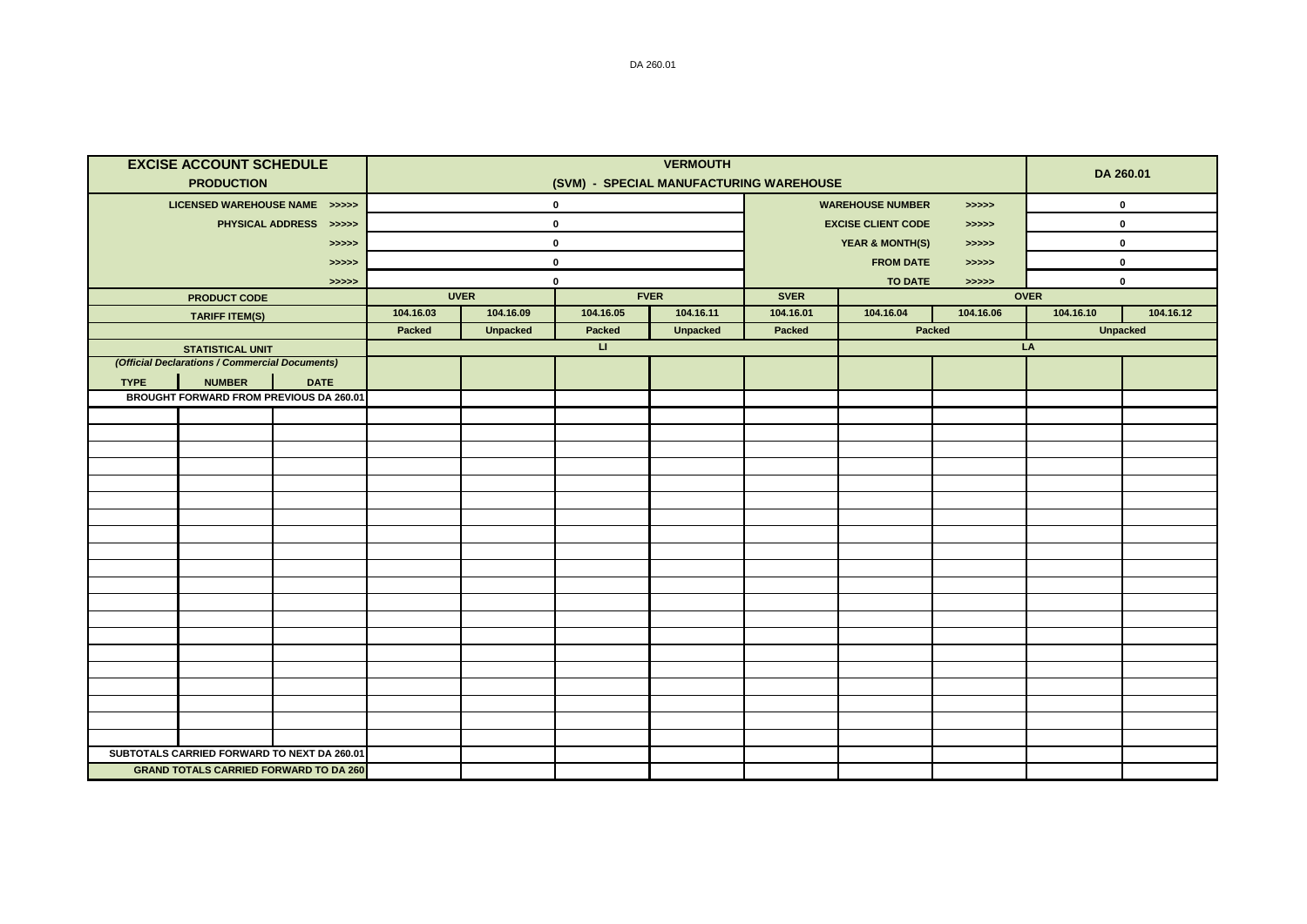|                        | <b>EXCISE ACCOUNT SCHEDULE</b><br><b>RECEIPTS FROM C&amp;E WAREHOUSES</b> |                                                                                              |           |                 | DA 260.02    |                 |                                     |                                    |           |             |                 |  |
|------------------------|---------------------------------------------------------------------------|----------------------------------------------------------------------------------------------|-----------|-----------------|--------------|-----------------|-------------------------------------|------------------------------------|-----------|-------------|-----------------|--|
|                        | LICENSED WAREHOUSE NAME >>>>>                                             |                                                                                              |           |                 | $\pmb{0}$    |                 | <b>WAREHOUSE NUMBER</b><br>> >> > > |                                    |           | $\mathbf 0$ |                 |  |
| PHYSICAL ADDRESS >>>>> |                                                                           |                                                                                              |           |                 | $\mathbf 0$  |                 |                                     | <b>EXCISE CLIENT CODE</b><br>>>>>> |           |             | 0               |  |
| >>>>>                  |                                                                           |                                                                                              |           |                 | $\mathbf 0$  |                 |                                     | <b>YEAR &amp; MONTH(S)</b>         | >>>>>     |             | 0               |  |
|                        |                                                                           | >>>>>                                                                                        |           | $\mathbf 0$     |              |                 | <b>FROM DATE</b><br>> >> > >        |                                    |           | 0           |                 |  |
| >>>>>                  |                                                                           |                                                                                              |           | $\mathbf 0$     |              |                 |                                     | <b>TO DATE</b>                     | >>>>>     | 0           |                 |  |
|                        | <b>PRODUCT CODE</b>                                                       |                                                                                              |           | <b>UVER</b>     |              | <b>FVER</b>     | <b>SVER</b>                         |                                    |           | <b>OVER</b> |                 |  |
|                        | <b>TARIFF ITEM(S)</b>                                                     |                                                                                              | 104.16.03 | 104.16.09       | 104.16.05    | 104.16.11       | 104.16.01                           | 104.16.04                          | 104.16.06 | 104.16.10   | 104.16.12       |  |
|                        |                                                                           |                                                                                              | Packed    | <b>Unpacked</b> | Packed       | <b>Unpacked</b> | <b>Packed</b>                       |                                    | Packed    |             | <b>Unpacked</b> |  |
|                        | <b>STATISTICAL UNIT</b><br>(Official Declarations / Commercial Documents) |                                                                                              |           |                 | $\mathbf{H}$ |                 |                                     |                                    |           | LA          |                 |  |
|                        |                                                                           |                                                                                              |           |                 |              |                 |                                     |                                    |           |             |                 |  |
| <b>TYPE</b>            | <b>NUMBER</b>                                                             | <b>DATE</b><br>BROUGHT FORWARD FROM PREVIOUS DA 260.02                                       |           |                 |              |                 |                                     |                                    |           |             |                 |  |
|                        |                                                                           |                                                                                              |           |                 |              |                 |                                     |                                    |           |             |                 |  |
|                        |                                                                           |                                                                                              |           |                 |              |                 |                                     |                                    |           |             |                 |  |
|                        |                                                                           |                                                                                              |           |                 |              |                 |                                     |                                    |           |             |                 |  |
|                        |                                                                           |                                                                                              |           |                 |              |                 |                                     |                                    |           |             |                 |  |
|                        |                                                                           |                                                                                              |           |                 |              |                 |                                     |                                    |           |             |                 |  |
|                        |                                                                           |                                                                                              |           |                 |              |                 |                                     |                                    |           |             |                 |  |
|                        |                                                                           |                                                                                              |           |                 |              |                 |                                     |                                    |           |             |                 |  |
|                        |                                                                           |                                                                                              |           |                 |              |                 |                                     |                                    |           |             |                 |  |
|                        |                                                                           |                                                                                              |           |                 |              |                 |                                     |                                    |           |             |                 |  |
|                        |                                                                           |                                                                                              |           |                 |              |                 |                                     |                                    |           |             |                 |  |
|                        |                                                                           |                                                                                              |           |                 |              |                 |                                     |                                    |           |             |                 |  |
|                        |                                                                           |                                                                                              |           |                 |              |                 |                                     |                                    |           |             |                 |  |
|                        |                                                                           |                                                                                              |           |                 |              |                 |                                     |                                    |           |             |                 |  |
|                        |                                                                           |                                                                                              |           |                 |              |                 |                                     |                                    |           |             |                 |  |
|                        |                                                                           |                                                                                              |           |                 |              |                 |                                     |                                    |           |             |                 |  |
|                        |                                                                           |                                                                                              |           |                 |              |                 |                                     |                                    |           |             |                 |  |
|                        |                                                                           |                                                                                              |           |                 |              |                 |                                     |                                    |           |             |                 |  |
|                        |                                                                           |                                                                                              |           |                 |              |                 |                                     |                                    |           |             |                 |  |
|                        |                                                                           |                                                                                              |           |                 |              |                 |                                     |                                    |           |             |                 |  |
|                        |                                                                           | SUBTOTALS CARRIED FORWARD TO NEXT DA 260.02<br><b>GRAND TOTALS CARRIED FORWARD TO DA 260</b> |           |                 |              |                 |                                     |                                    |           |             |                 |  |
|                        |                                                                           |                                                                                              |           |                 |              |                 |                                     |                                    |           |             |                 |  |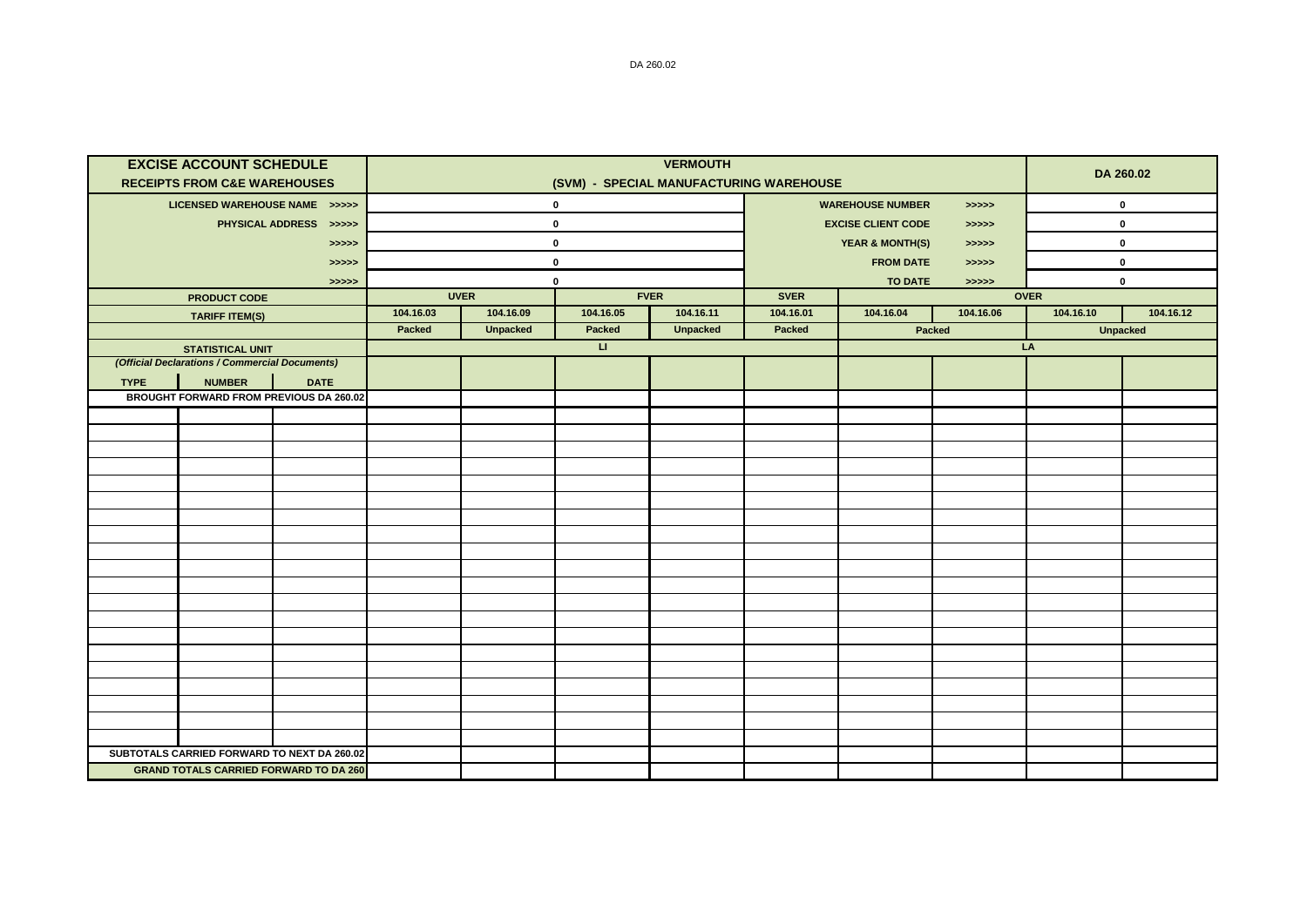| <b>EXCISE ACCOUNT SCHEDULE</b><br>SUMMARY OF NON-DUTY PAID REMOVALS |                         |                               |             | <b>VERMOUTH</b><br>(SVM) - SPECIAL MANUFACTURING WAREHOUSE |                 |              |                 |                                     |                            |           |             | DA 260.04       |  |
|---------------------------------------------------------------------|-------------------------|-------------------------------|-------------|------------------------------------------------------------|-----------------|--------------|-----------------|-------------------------------------|----------------------------|-----------|-------------|-----------------|--|
|                                                                     |                         |                               |             |                                                            |                 |              |                 |                                     |                            |           |             |                 |  |
|                                                                     |                         | LICENSED WAREHOUSE NAME >>>>> |             |                                                            |                 | $\mathbf{0}$ |                 | <b>WAREHOUSE NUMBER</b><br>> >> > > |                            |           | 0           |                 |  |
|                                                                     |                         | PHYSICAL ADDRESS              | > >> > > >  |                                                            |                 | $\mathbf 0$  |                 |                                     | <b>EXCISE CLIENT CODE</b>  | >>>>>     | $\mathbf 0$ |                 |  |
|                                                                     |                         |                               | >>>>>       | $\mathbf 0$                                                |                 |              |                 |                                     | <b>YEAR &amp; MONTH(S)</b> | >>>>>     | $\mathbf 0$ |                 |  |
| >>>>>                                                               |                         |                               |             |                                                            |                 | $\mathbf 0$  |                 |                                     | <b>FROM DATE</b>           | > >> > >  | 0           |                 |  |
| > >> > >                                                            |                         |                               |             |                                                            |                 | $\mathbf 0$  |                 |                                     | <b>TO DATE</b>             | >>>>>     | $\mathbf 0$ |                 |  |
| <b>PRODUCT CODE</b>                                                 |                         |                               |             | <b>UVER</b>                                                |                 |              | <b>FVER</b>     | <b>SVER</b>                         |                            |           | <b>OVER</b> |                 |  |
|                                                                     | <b>TARIFF ITEM(S)</b>   |                               |             | 104.16.03                                                  | 104.16.09       | 104.16.05    | 104.16.11       | 104.16.01                           | 104.16.04                  | 104.16.06 | 104.16.10   | 104.16.12       |  |
|                                                                     |                         |                               |             | Packed                                                     | <b>Unpacked</b> | Packed       | <b>Unpacked</b> | Packed                              |                            | Packed    |             | <b>Unpacked</b> |  |
|                                                                     | <b>STATISTICAL UNIT</b> |                               |             |                                                            |                 | $\mathbf{H}$ |                 |                                     |                            |           | LA          |                 |  |
|                                                                     |                         | <b>SUPPORTING DOCUMENT</b>    |             |                                                            |                 |              |                 |                                     |                            |           |             |                 |  |
| <b>REBATED REMOVALS</b>                                             | <b>TYPE</b>             | <b>NUMBER</b>                 | <b>DATE</b> |                                                            |                 |              |                 |                                     |                            |           |             |                 |  |
| <b>SCHEDULE 6 REBATE ITEM</b>                                       |                         |                               |             |                                                            |                 |              |                 |                                     |                            |           |             |                 |  |
|                                                                     |                         |                               |             |                                                            |                 |              |                 |                                     |                            |           |             |                 |  |
|                                                                     |                         |                               |             |                                                            |                 |              |                 |                                     |                            |           |             |                 |  |
|                                                                     |                         |                               |             |                                                            |                 |              |                 |                                     |                            |           |             |                 |  |
|                                                                     |                         |                               |             |                                                            |                 |              |                 |                                     |                            |           |             |                 |  |
|                                                                     |                         |                               |             |                                                            |                 |              |                 |                                     |                            |           |             |                 |  |
|                                                                     |                         |                               |             |                                                            |                 |              |                 |                                     |                            |           |             |                 |  |
|                                                                     |                         |                               |             |                                                            |                 |              |                 |                                     |                            |           |             |                 |  |
|                                                                     |                         |                               |             |                                                            |                 |              |                 |                                     |                            |           |             |                 |  |
| <b>REMOVAL TYPE:</b>                                                |                         |                               |             |                                                            |                 |              |                 |                                     |                            |           |             |                 |  |
| <b>BONDED REMOVALS TO RSA WAREHOUSES</b>                            |                         |                               |             |                                                            |                 |              |                 |                                     |                            |           |             |                 |  |
| Product Removed To C&E Warehouses Within The RSA                    |                         |                               |             |                                                            |                 |              |                 |                                     |                            |           |             |                 |  |
| <b>REMOVAL TYPE:</b>                                                |                         |                               |             |                                                            |                 |              |                 |                                     |                            |           |             |                 |  |
| BONDED REMOVALS TO BLNS WAREHOUSES                                  |                         |                               |             |                                                            |                 |              |                 |                                     |                            |           |             |                 |  |
| Product Removed To C&E Warehouses Within The BLNS                   |                         |                               |             |                                                            |                 |              |                 |                                     |                            |           |             |                 |  |
| <b>REMOVAL TYPE:</b>                                                |                         |                               |             |                                                            |                 |              |                 |                                     |                            |           |             |                 |  |
| <b>EXPORT REMOVALS</b>                                              |                         |                               |             |                                                            |                 |              |                 |                                     |                            |           |             |                 |  |
| Product Removed To Countries Outside The SACU                       |                         |                               |             |                                                            |                 |              |                 |                                     |                            |           |             |                 |  |
| <b>REMOVAL TYPE:</b>                                                |                         |                               |             |                                                            |                 |              |                 |                                     |                            |           |             |                 |  |
| TRANSFERS FROM BULK TO BOTTLE                                       |                         |                               |             |                                                            |                 |              |                 |                                     |                            |           |             |                 |  |
| <b>REMOVAL TYPE:</b>                                                |                         |                               |             |                                                            |                 |              |                 |                                     |                            |           |             |                 |  |
| TRANSFERS FROM BOTTLE TO BULK (decanting)                           |                         |                               |             |                                                            |                 |              |                 |                                     |                            |           |             |                 |  |
| <b>GRAND TOTALS CARRIED FORWARD TO DA 260</b>                       |                         |                               |             |                                                            |                 |              |                 |                                     |                            |           |             |                 |  |